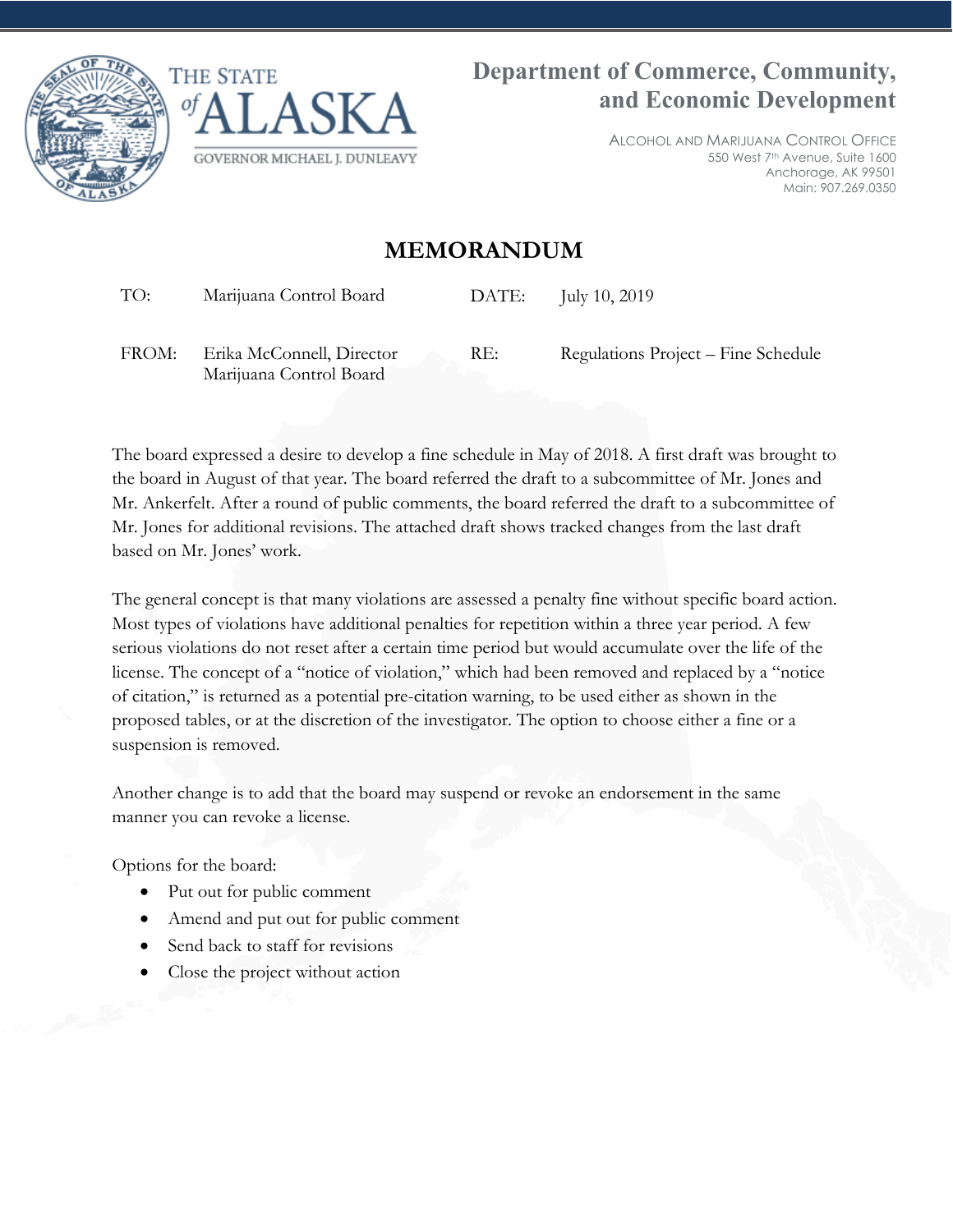(Words in **boldface and underlined** indicate language being added; words [CAPITALIZED AND BRACKETED] indicate language being deleted.)

3 AAC 306.805 is amended to read:

**3 AAC 306.805. Report [OR NOTICE OF VIOLATION].** (a) The director, an enforcement agent, an employee of the board, or a peace officer acting in an official capacity, may issue an inspection report **or** [,] an advisory report [, OR] a notice of violation, or a citation of violation [BEFORE TAKING ACTION TO SUSPEND OR REVOKE A MARIJUANA ESTABLISHMENT LICENSE].

(b) An inspection report documents an investigator's inspection of licensed premises. An inspection report must be prepared on a form the board prescribes and include information prescribed under AS 17.38 or this chapter or that the board requires.

(c) The director, an enforcement agent, an employee of the board, or a peace officer acting in an official capacity may issue an advisory notice when an incident occurs or a defect is noted that could result in a violation of a statute, regulation, or municipal ordinance. An advisory notice may result from an inspection report, but is not a basis for administrative action unless the incident or defect continues or is not corrected.

(d) **Repealed \_\_\_/\_\_\_\_/\_\_\_\_\_.** [The director, an enforcement agent, an employee of the board, or a peace officer acting in an official capacity may issue a notice of violation if an inspection report or other credible information shows a marijuana establishment is in violation of as 17.38, this chapter, or other law relating to marijuana. The notice of violation must be delivered to the marijuana establishment either at the electronic mail address required in 3 AAC 306.020(b)(6) or at its licensed premises[, AND TO THE BOARD]. The notice must describe any violation, and cite the applicable statute, regulation, or order of the board. A MARIJUANA

1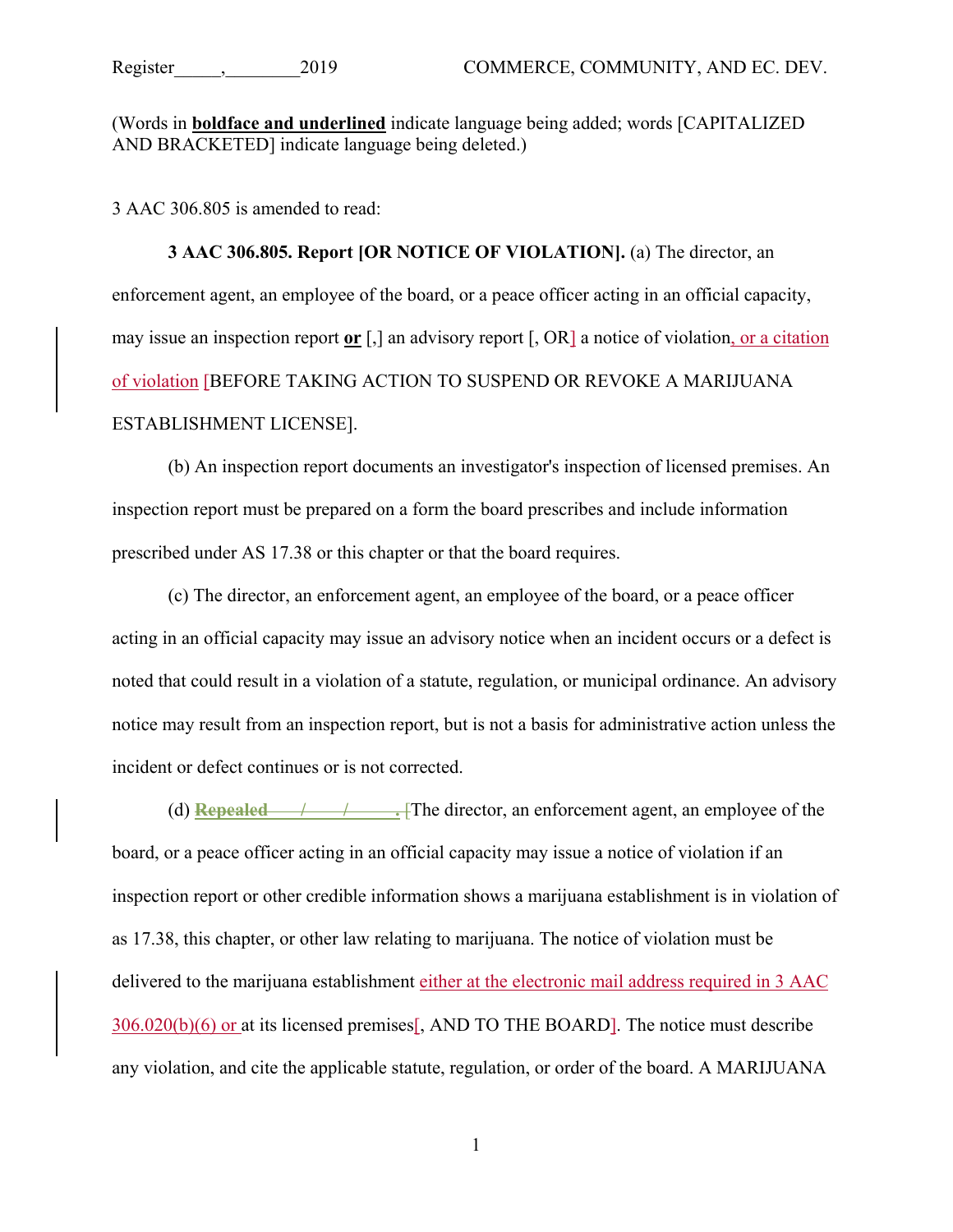ESTABLISHMENT THAT RECEIVES A NOTICE OF VIOLATION MAY RESPOND TO THE NOTICE ORALLY OR IN WRITING, AND MAY, NOT LATER THAN 10 DAYS AFTER RECEIVING THE NOTICE, REQUEST AN OPPORTUNITY TO APPEAR BEFORE THE BOARD. A NOTICE OF VIOLATION MAY BE THE BASIS OF A PROCEEDING TO SUSPEND OR REVOKE A MARIJUANA ESTABLISHMENT'S LICENSE AS PROVIDED UNDER 3 AAC 306.810.]

**(e) The director, an enforcement agent, an employee of the board, or a peace officer acting in an official capacity may issue a notice of citation in accordance with 3 AAC 306.807.** (Eff. 2/21/2016, Register 217; am \_\_\_/\_\_\_\_\_\_\_\_, Register \_\_\_\_\_\_)

3 AAC 306 is amended by adding a new section to read:

**3 AAC 306.807. Citation of Violation.** (a) The director, an enforcement agent, an employee of the board, or a peace officer acting in an official capacity may issue a citation of violation if an inspection report or other credible information shows a marijuana establishment is in violation of as 17.38, this chapter, or other law relating to marijuana. The citation of violation must be delivered to the marijuana establishment either at the electronic mail address required in 3 AAC 306.020(b)(6) or at its licensed premises, and to the board. The citation must describe any violation, and cite the applicable statute, regulation, or order of the board.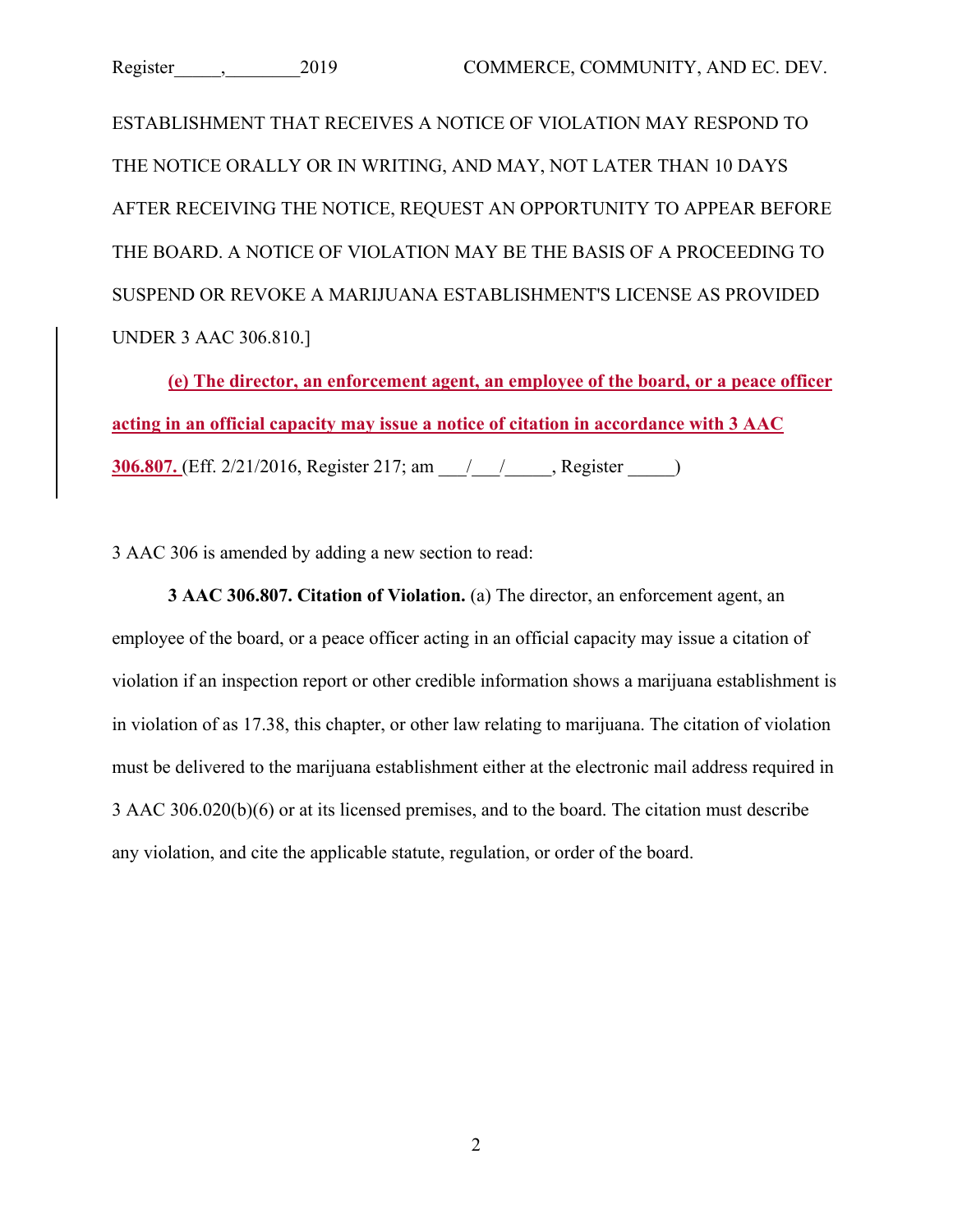| Violation Type                             | 1 <sup>st</sup> Violation       | 2 <sup>nd</sup> Violation | 3rd Violation  | 4 <sup>th</sup> Violation |
|--------------------------------------------|---------------------------------|---------------------------|----------------|---------------------------|
| Marijuana obtained from an<br>non-licensee | Accusation for<br>revocation of |                           |                |                           |
| 3 AAC 306.305                              | license; seizure                |                           |                |                           |
| 3 AAC 306.405                              | of product                      |                           |                |                           |
| 3 AAC 306.505                              |                                 |                           |                |                           |
|                                            |                                 |                           |                |                           |
| Marijuana sold to a non-                   | Accusation for                  |                           |                |                           |
| licensee                                   | revocation of                   |                           |                |                           |
| 3 AAC 306.305                              | license                         |                           |                |                           |
| 3 AAC 306.405                              |                                 |                           |                |                           |
| 3 AAC 306.505                              |                                 |                           |                |                           |
|                                            |                                 |                           |                |                           |
| Sale to minor                              | $30$ -day                       | Accusation for            |                |                           |
| 3 AAC 306.310                              | suspension                      | revocation of             |                |                           |
|                                            |                                 | license                   |                |                           |
| Consumption on licensed                    | $10$ -day                       | $30$ -day                 | Accusation for |                           |
| premises                                   | suspension or                   | suspension                | revocation of  |                           |
| 3 AAC 306.310                              | \$15,000                        |                           | license        |                           |
| 3 AAC 306.405                              | monetary fine                   |                           |                |                           |
| 3 AAC 306.510                              |                                 |                           |                |                           |
| 3 AAC 306.610                              |                                 |                           |                |                           |
|                                            |                                 |                           |                |                           |
| Sale of untested marijuana                 | $30$ -day                       | Accusation for            |                |                           |
| 3 AAC 306.340                              | suspension                      | revocation of             |                |                           |
|                                            | \$5,000                         | license                   | \$30,000       | Accusation for            |
| Allowing a minor on                        |                                 | \$10,000                  |                | revocation of             |
| premises<br>3 AAC 306.710                  | monetary fine                   | monetary fine             | monetary fine  |                           |
|                                            |                                 |                           |                | license                   |
| Refusal to allow inspection                | $30$ -day                       | Accusation for            |                |                           |
| 3 AAC 306.800                              | suspension or                   | revocation of             |                |                           |
|                                            | \$30,000                        | license                   |                |                           |
|                                            | monetary fine                   |                           |                |                           |

(b) A citation of violation may be issued as follows for violations shown by a licensee:

(c) A citation of violation may be issued as follows for violations shown by a licensee

within any three-year period: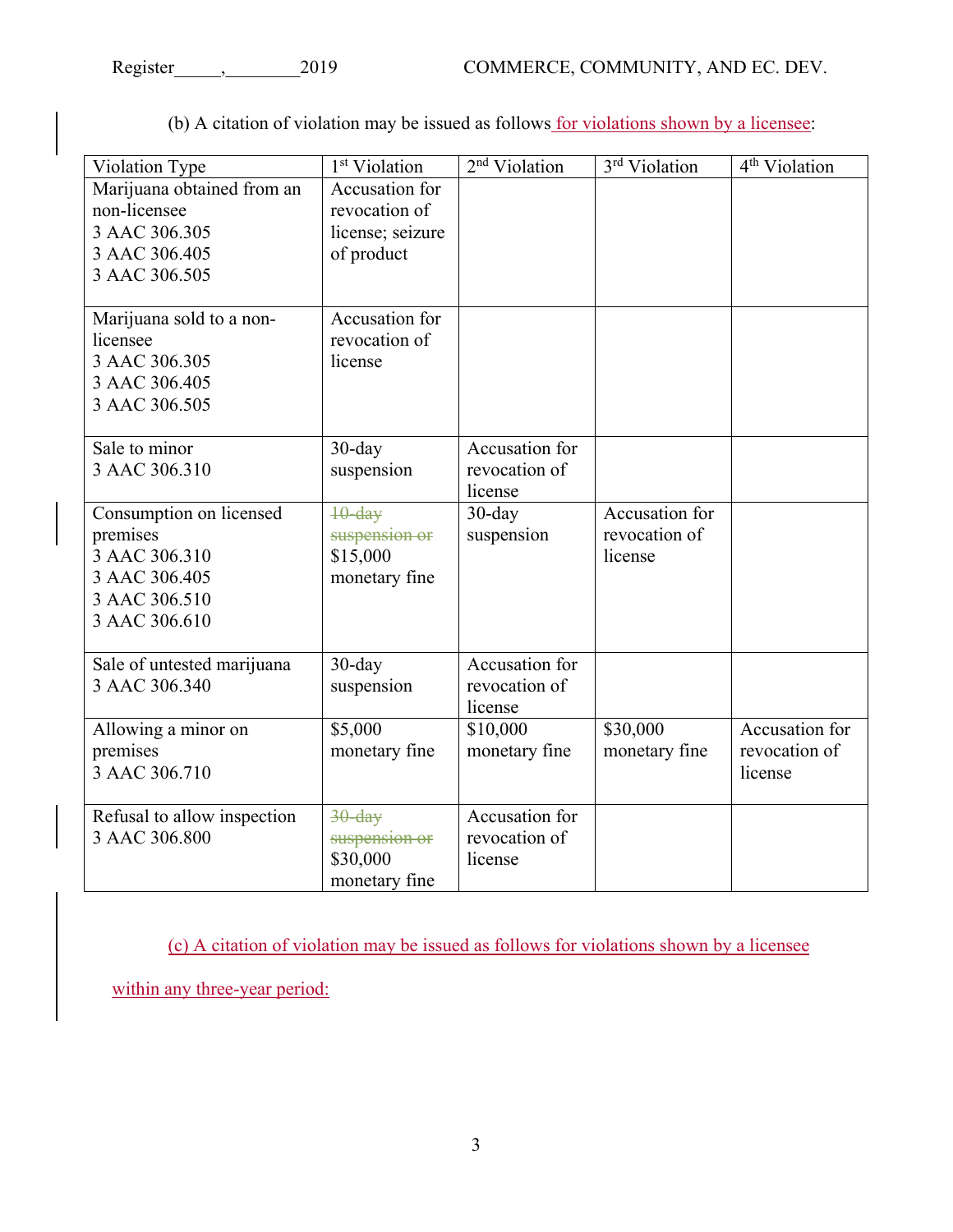|                                                   |                                     | 2nd Violation in                  | 3rd Violation in a 4th Violation in a |                          |
|---------------------------------------------------|-------------------------------------|-----------------------------------|---------------------------------------|--------------------------|
|                                                   |                                     | a three-year                      | three-year                            | three-year               |
| Violation Type<br>License transfer without        | 1st Violation                       | window                            | window                                | window                   |
| approval                                          | Suspension until<br>approval and    |                                   |                                       |                          |
| 3 AAC 306.045                                     | \$10,000 each                       |                                   |                                       |                          |
|                                                   | monetary fine to                    |                                   |                                       |                          |
|                                                   | transferor and<br>transferee        |                                   |                                       |                          |
| Prohibited acts (if not                           | 5-day suspension 10-day             |                                   | $30$ -day                             | <b>Accusation</b> for    |
| addressed in other category)                      | $-$ \$2,500                         | suspension or                     | suspension                            | revocation of            |
| 3 AAC 306.310<br>3 AAC 306.405                    | monetary fine                       | \$5,000 monetary<br>fine          |                                       | license                  |
| 3 AAC 306.410                                     |                                     |                                   |                                       |                          |
| 3 AAC 306.510                                     |                                     |                                   |                                       |                          |
| 3 AAC 306.610                                     |                                     |                                   |                                       |                          |
| Licensee/employee failure to                      | <b>WarningNotice</b>                | $$1,000$ monetary                 | \$5,000 monetary                      | \$10,000                 |
| display marijuana handler                         | of violation                        | fine to licensee                  | fine to licensee                      | monetary fine to         |
| permit or ID badge; maintain                      |                                     |                                   |                                       | licensee                 |
| handler permit on person or<br>premises           |                                     |                                   |                                       |                          |
| 3 AAC 306.320                                     |                                     |                                   |                                       |                          |
| 3 AAC 306.425                                     |                                     |                                   |                                       |                          |
| 3 AAC 306.530<br>3 AAC 306.700                    |                                     |                                   |                                       |                          |
| 3 AAC 306.710                                     |                                     |                                   |                                       |                          |
|                                                   |                                     |                                   |                                       |                          |
| Unauthorized access in<br>restricted access areas | 5-day suspension 10-day             |                                   | $30$ -day                             | Accusation for           |
| 3 AAC 306.325                                     | $-$ \$2,500<br>monetary fine        | suspension or<br>\$5,000 monetary | suspension                            | revocation of<br>license |
| 3 AAC 306.430                                     |                                     | fine                              |                                       |                          |
| 3 AAC 306.535                                     |                                     |                                   |                                       |                          |
| 3 AAC 306.710                                     |                                     |                                   |                                       |                          |
| Failure to utilize and/or                         | $$1,000$ monetary $$2,500$ monetary |                                   | $10$ -day                             | <b>Accusation</b> for    |
| maintain marijuana inventory                      | fine                                | fine                              | suspension or                         | revocation of            |
| tracking system<br>3 AAC 306.330                  |                                     |                                   | \$5,000 monetary<br>fine              | license                  |
| 3 AAC 306.435                                     |                                     |                                   |                                       |                          |
| 3 AAC 306.540                                     |                                     |                                   |                                       |                          |
| 3 AAC 306.655                                     |                                     |                                   |                                       |                          |
| 3 AAC 306.730                                     |                                     |                                   |                                       |                          |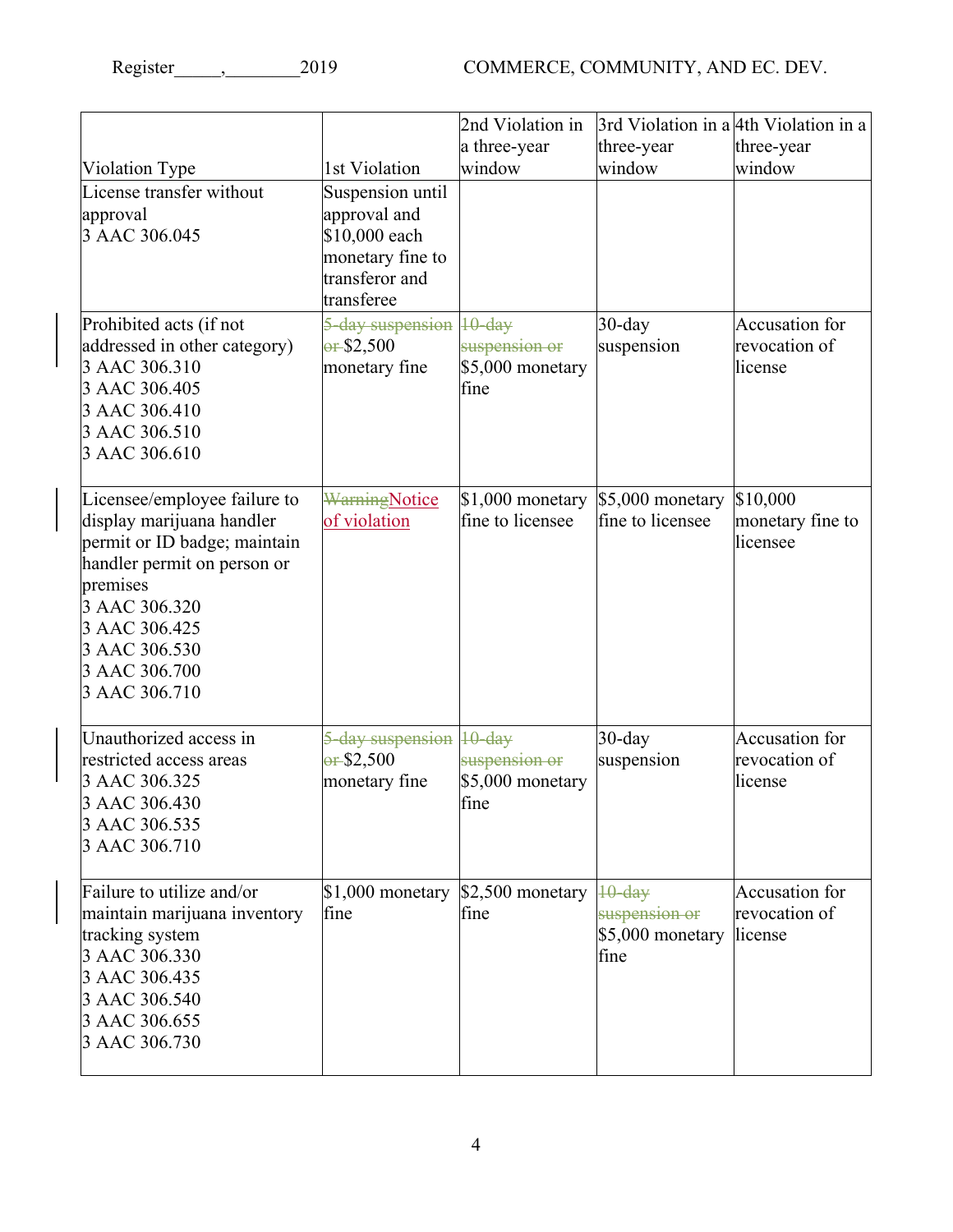| Register | 2019 |
|----------|------|
|----------|------|

|                               |                         | 2nd Violation in<br>a three-year<br>window | 3rd Violation in a 4th Violation in a<br>three-year | three-year     |
|-------------------------------|-------------------------|--------------------------------------------|-----------------------------------------------------|----------------|
| Violation Type                | 1st Violation           |                                            | window                                              | window         |
| Health and safety standards   | 5-day suspension        | $10$ -day                                  | $30$ -day                                           | Accusation for |
| 3 AAC 306.335                 | $-$ \$2,500             | suspension or                              | suspension                                          | revocation of  |
| 3 AAC 306.440                 | monetary fine           | \$5,000 monetary                           |                                                     | license        |
| 3 AAC 306.545                 |                         | fine                                       |                                                     |                |
| 3 AAC 306.735                 |                         |                                            |                                                     |                |
| Packaging and labeling        | 5-day suspension        | $10$ -day                                  | $30$ -day                                           | Accusation for |
| violations                    | $-$ \$2,500             | suspension or                              | suspension                                          | revocation of  |
| 3 AAC 306.345                 | monetary fine           | \$5,000 monetary                           |                                                     | license        |
| 3 AAC 306.470                 |                         | fine                                       |                                                     |                |
| 3 AAC 306.475                 |                         |                                            |                                                     |                |
| 3 AAC 306.565                 |                         |                                            |                                                     |                |
| 3 AAC 306.570                 |                         |                                            |                                                     |                |
|                               |                         |                                            |                                                     |                |
| Advertising and consumer      | <b>WarningNotice</b>    | \$5,000 monetary                           | \$10,000                                            | \$15,000       |
| notice violations             | of violation            | fine                                       | monetary fine                                       | monetary fine  |
| 3 AAC 306.365                 |                         |                                            |                                                     |                |
| 3 AAC 306.770                 |                         |                                            |                                                     |                |
|                               |                         |                                            |                                                     |                |
| Employment without handler    | 5-day suspension        | $10$ -day                                  | $30$ -day                                           | Accusation for |
| permit                        | $-$ \$2,500             | suspension or                              | suspension                                          | revocation of  |
| 3 AAC 306.700                 | monetary fine           | \$5,000 monetary                           |                                                     | license        |
|                               |                         | fine                                       |                                                     |                |
|                               |                         |                                            |                                                     |                |
| Unapproved operations         | 5-day suspension 10-day |                                            | $30$ -day                                           | Accusation for |
| 3 AAC 306.703                 | $-$ \$2,500             | suspension or                              | suspension                                          | revocation of  |
|                               | monetary fine           | \$5,000 monetary                           |                                                     | license        |
|                               |                         | fine                                       |                                                     |                |
|                               |                         |                                            |                                                     |                |
| Unauthorized alteration of    | 5-day suspension 10-day |                                            | $30$ -day                                           | Accusation for |
| licensed premises             | $-$ \$2,500             | suspension or                              | suspension                                          | revocation of  |
| 3 AAC 306.705                 | monetary fine           | \$5,000 monetary                           |                                                     | license        |
|                               | Notice of               | fine                                       |                                                     |                |
|                               | violation               |                                            |                                                     |                |
|                               |                         |                                            |                                                     | Accusation for |
| Visitor failure to display ID | 5-day suspension 10-day |                                            | $30$ -day                                           |                |
| badge; be escorted            | or \$2,500              | suspension or                              | suspension                                          | revocation of  |
| 3 AAC 306.710                 | monetary fine           | \$5,000 monetary                           |                                                     | license        |
|                               | Notice of               | fine                                       |                                                     |                |
|                               | violation               |                                            |                                                     |                |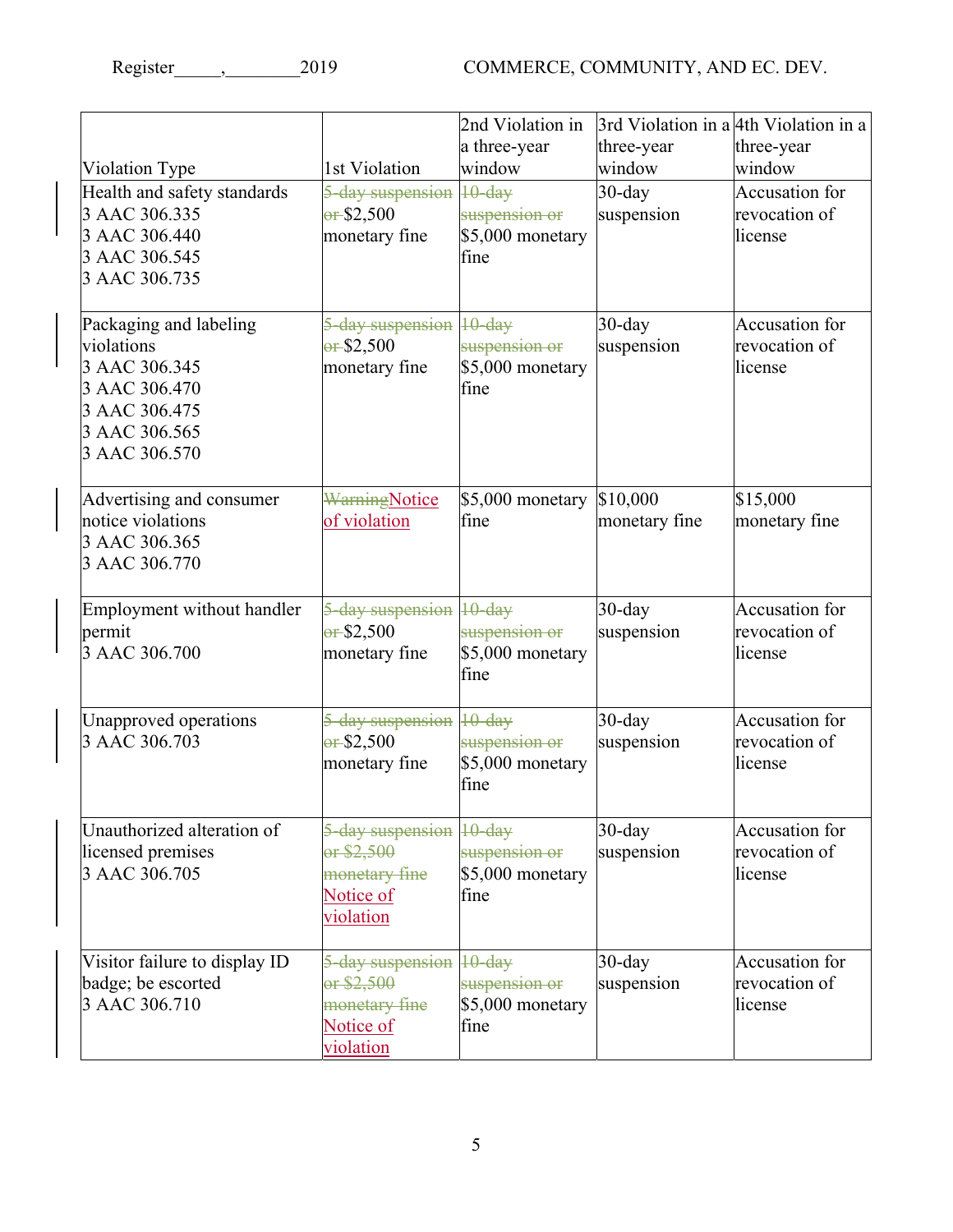COMMERCE, COMMUNITY, AND EC. DEV.

| Register | 2019 |
|----------|------|
|----------|------|

| Violation Type<br>Failure to maintain security<br>alarm systems and lock<br>standards<br>3 AAC 306.715 | 1st Violation<br>5-day suspension<br>or \$2,500<br>monetary fine<br>Notice of<br>violation | 2nd Violation in<br>a three-year<br>window<br>$10$ -day<br>suspension or<br>\$5,000 monetary<br>fine | 3rd Violation in a 4th Violation in a<br>three-year<br>window<br>$30$ -day<br>suspension | three-year<br>window<br>Accusation for<br>revocation of<br>license |
|--------------------------------------------------------------------------------------------------------|--------------------------------------------------------------------------------------------|------------------------------------------------------------------------------------------------------|------------------------------------------------------------------------------------------|--------------------------------------------------------------------|
| Failure to maintain video<br>surveillance system, records<br>3 AAC 306.720                             | $10$ -day<br>suspension or<br>\$5,000 monetary<br>fine                                     | $30$ -day<br>suspension or<br>\$10,000<br>monetary fine                                              | Accusation for<br>revocation of<br>license                                               |                                                                    |
| Failure to meet marijuana<br>waste disposal requirements<br>3 AAC 306.740(a), (b), or (d)              | 5-day suspension 10-day<br>or \$2,500<br>monetary fine<br>Notice of<br>violation           | suspension or<br>\$5,000 monetary<br>fine                                                            | $30$ -day<br>suspension                                                                  | Accusation for<br>revocation of<br>license                         |
| Failure to meet marijuana<br>waste disposal requirements<br>3 AAC 306.740(c)                           | \$2,500 monetary \$5,000 monetary<br>fine                                                  | fine                                                                                                 | $30$ -day<br>suspension                                                                  | <b>Accusation</b> for<br>revocation of<br><u>license</u>           |
| <b>Transportation violations</b><br>3 AAC 306.750                                                      | 5-day suspension<br>$-$ \$2,500<br>monetary fine                                           | $10$ -day<br>suspension or<br>\$5,000 monetary<br>fine                                               | $30$ -day<br>suspension                                                                  | Accusation for<br>revocation of<br>license                         |
| Manifest violations                                                                                    | <b>WarningNotice</b><br>of violation                                                       | \$1,000 fine                                                                                         | \$5,000 fine                                                                             | \$15,000 fine                                                      |
| Failure to maintain/provide<br>business records<br>3 AAC 306.755                                       | 5-day suspension 10-day<br>$-$ \$2,500<br>monetary fine                                    | suspension or<br>\$5,000 monetary<br>fine                                                            | $30$ -day<br>suspension                                                                  | Accusation for<br>revocation of<br>license                         |
| Failure to comply with trade<br>show regulations<br>3 AAC 306.760                                      | 5-day suspension 10-day<br>$-$ \$2,500<br>monetary fine                                    | suspension or<br>\$5,000 monetary<br>fine                                                            | $30$ -day<br>suspension                                                                  | Accusation for<br>revocation of<br>license                         |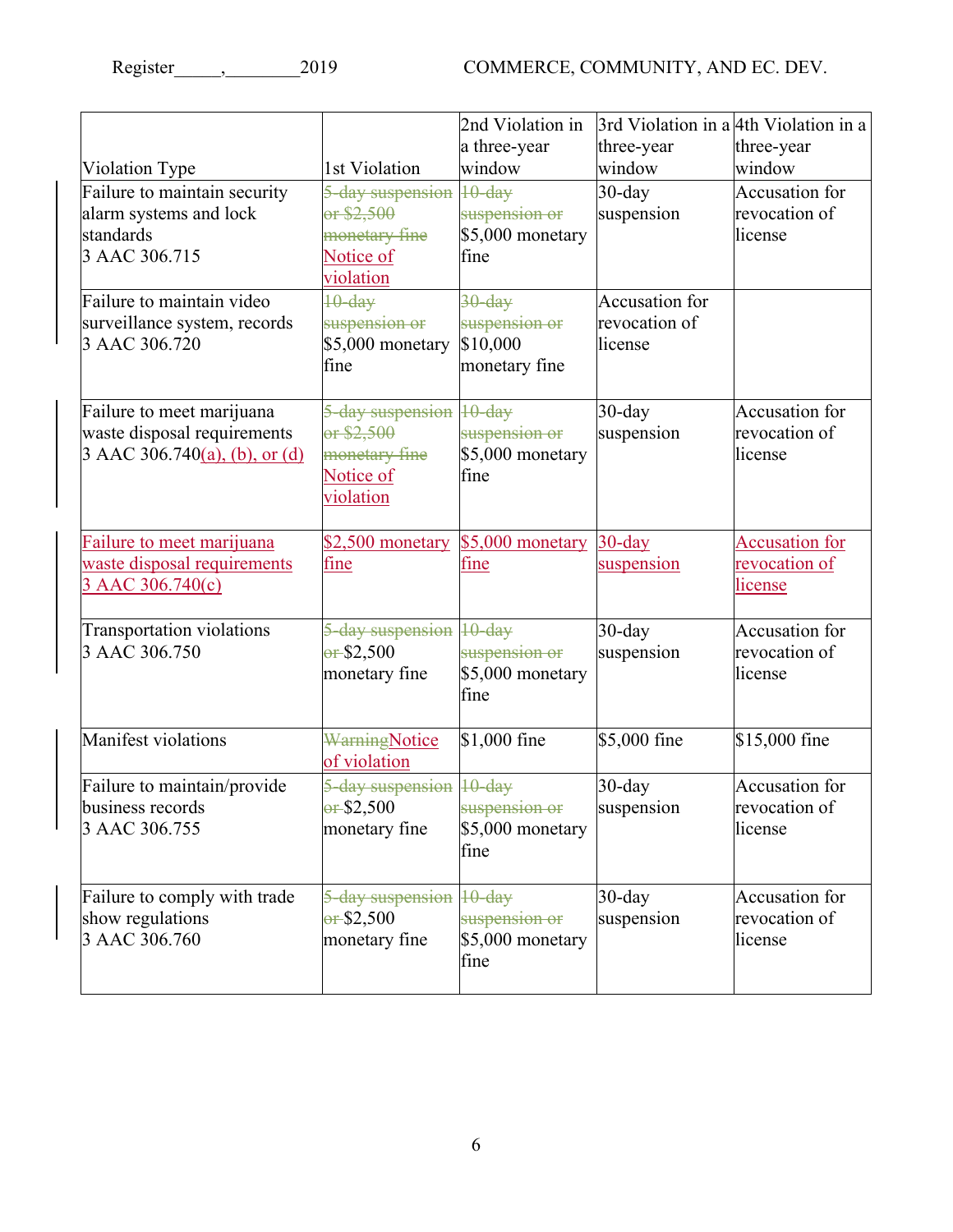| Register | 201 <sup>-</sup> |
|----------|------------------|
|----------|------------------|

|                                                                                                                                        |                                                        | 2nd Violation in<br>a three-year                                         | three-year                                 | 3rd Violation in a 4th Violation in a<br>three-year                            |
|----------------------------------------------------------------------------------------------------------------------------------------|--------------------------------------------------------|--------------------------------------------------------------------------|--------------------------------------------|--------------------------------------------------------------------------------|
| Violation Type                                                                                                                         | 1st Violation                                          | window                                                                   | window                                     | window                                                                         |
| (Retail) Displaying products in<br>a manner visible to the general<br>public from a public right of<br>way<br>AS 17.38.070(a)(1)       | \$2,500 monetary<br><b>fine Notice of</b><br>violation | \$5,0002,500<br>monetary fine                                            | \$405,000<br>monetary fine                 | \$15,000<br>monetary<br><b>fine Accusation</b><br>for revocation of<br>license |
| (Retail) Sales/consumer access<br>outside allowed hours<br>$3$ AAC 306.310(b)(1)                                                       | 5-day suspension<br>$-$ \$5,000<br>monetary fine       | $10$ -day<br>suspension or<br>\$15,000<br>monetary fine                  | $30$ -day<br>suspension                    | Accusation for<br>revocation of<br>license                                     |
| (Retail) Marijuana or marijuana 5-day suspension<br>product given away for free<br>3 AAC 306.310(b)(3)                                 | $-$ \$1,000<br>monetary fine                           | $10$ -day<br>suspension or<br>\$5,000 monetary<br>fine                   | $30$ -day<br>suspension                    | Accusation for<br>revocation of<br>license                                     |
| (Retail) Failure to check ID<br>3 AAC 306.350                                                                                          | 5-day suspension 30-day<br>$$1,000$ monetary<br>fine   | suspension                                                               | Accusation for<br>revocation of<br>license |                                                                                |
| (Retail) Sales in excess of limit 10-day<br>on quantity sold<br>3 AAC 306.355                                                          | suspension or<br>$$5,000$ monetary<br>fine             | $30$ -day<br>suspension                                                  | Accusation for<br>revocation of<br>license |                                                                                |
| (Retail) Failure to comply with $\frac{5-\text{day suspension}}{2}$<br>onsite consumption<br>endorsement requirements<br>3 AAC 306.370 | of endorsement<br>$-$ \$1,000<br>monetary fine         | $10$ -day<br>suspension of<br>endorsement or<br>\$5,000 monetary<br>fine | $30$ -day<br>suspension of<br>endorsement  | <b>Accusation</b> for<br>revocation of<br>onsite<br>consumption<br>endorsement |
| (Cultivation) Odor detectable<br>outside facility<br>3 AAC 306.430(c)(2)                                                               | \$500 monetary<br>fine                                 | $$1,000$ monetary $$5,000$ monetary<br>fine                              | fine                                       | Accusation for<br>revocation of<br>license                                     |
| Failure to maintain<br>standardized scale requirements of \$2,500<br>3 AAC 306.445<br>3 AAC 306.745                                    | 5-day suspension<br>monetary fine                      | $10$ -day<br>suspension or<br>\$5,000 monetary<br>fine                   | $30$ -day<br>suspension                    | Accusation for<br>revocation of<br>license                                     |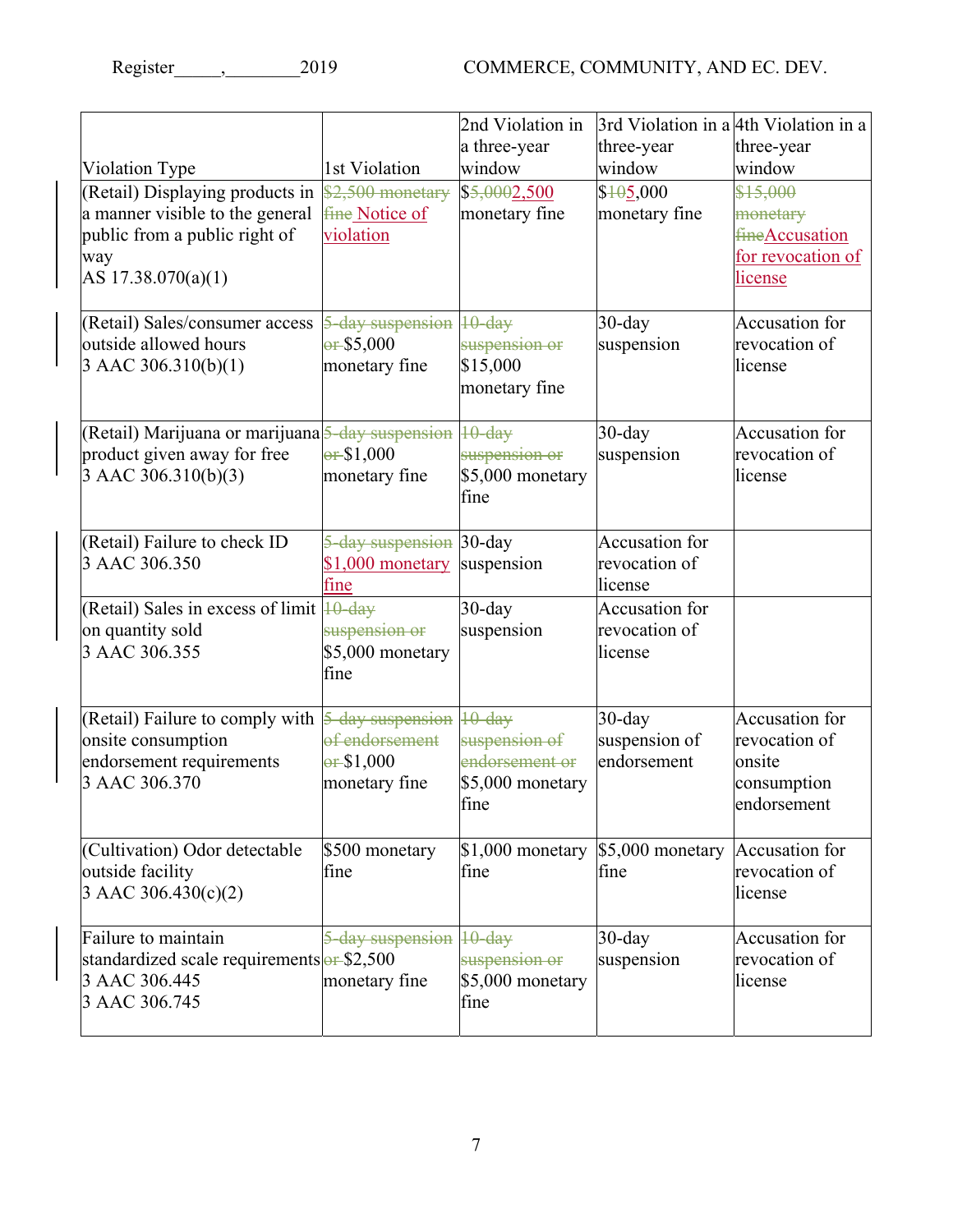| Violation Type                                                                       | 1st Violation                                                                         | 2nd Violation in<br>a three-year<br>window                           | 3rd Violation in a 4th Violation in a<br>three-year<br>window | three-year<br>window                                  |
|--------------------------------------------------------------------------------------|---------------------------------------------------------------------------------------|----------------------------------------------------------------------|---------------------------------------------------------------|-------------------------------------------------------|
| Required laboratory testing<br>3 AAC 306.455<br>3 AAC 306.550                        | $10$ -dav<br>suspension or<br>\$5,000 monetary<br>fine                                | $30 - day$<br>suspension or<br>\$15,000<br>monetary fine             | Accusation for<br>revocation of<br>license                    |                                                       |
| Samples and quality control<br>3 AAC 306.460<br>3 AAC 306.557                        | <b>WarningNotice</b><br>of violation                                                  | 5-day suspension<br>$-$ \$2,500<br>monetary fine                     | $10$ -day<br>suspension or<br>\$5,000 monetary<br>fine        | $30$ -day<br>suspension                               |
| (Manufacturing) Unauthorized<br>production methods<br>3 AAC 306.525<br>3 AAC 306.555 | $10$ -day<br>suspension or<br>\$5,000 monetary<br>fine, and seizure<br>of product     | $30$ -day<br>suspension and<br>seizure of product revocation of      | Accusation for<br>license and<br>seizure of product           |                                                       |
| (Manufacturing) Unapproved<br>products<br>3 AAC 306.525<br>3 AAC 306.555             | 5-day suspension 10-day<br>$-$ \$2,500<br>monetary fine,<br>and seizure of<br>product | suspension or<br>\$5,000 monetary<br>fine, and seizure<br>of product | $30$ -day<br>suspension and<br>seizure of product license and | Accusation for<br>revocation of<br>seizure of product |
| (Manufacturing) Exceeding<br>potency limits<br>3 AAC 306.560                         | 5-day suspension 10-day<br>$-$ \$2,500<br>monetary fine                               | suspension or<br>\$5,000 monetary<br>fine                            | $30$ -day<br>suspension                                       | Accusation for<br>revocation of<br>license            |
| Retest or transfer of failed<br>material without authorization<br>3 AAC 306.660      | 5-day suspension 10-day<br>$-$ \$5,000<br>monetary fine                               | <del>suspension or</del><br>\$15,000<br>monetary fine                | 30-day<br>suspension                                          | Accusation for<br>revocation of<br>license            |
| Operating with suspended<br>license                                                  | Accusation for<br>revocation of<br>license                                            |                                                                      |                                                               |                                                       |

 $\text{ (ed)}$  A marijuana establishment that receives a citation of violation shall, not later than 10 days after receiving the citation, either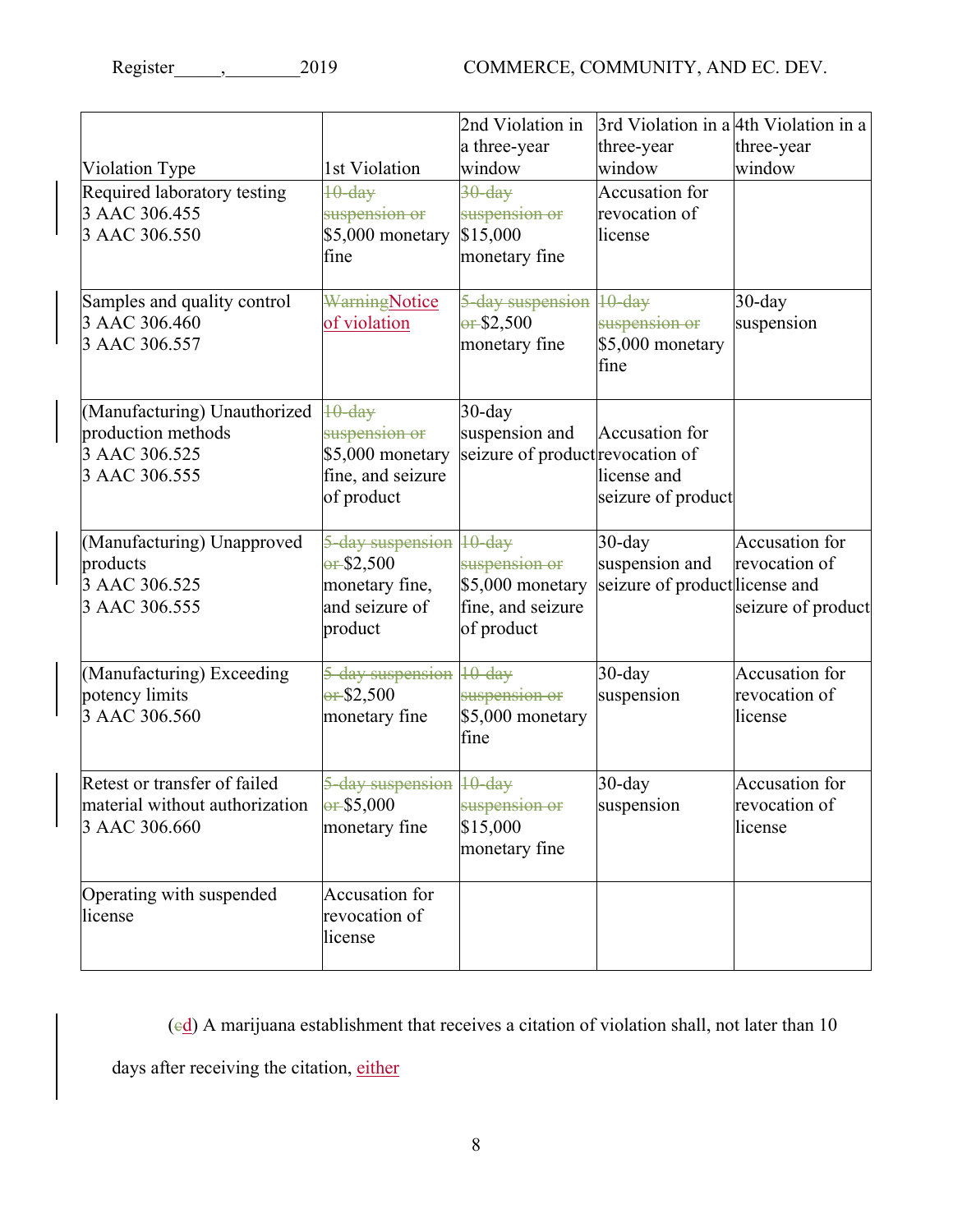(1) appeal the citation to the board by submitting a written request to the director; the appeal shall be presented to the board at the next available meeting except that if product is seized, an appeal shall be heard by the board in accordance with 3 AAC 306.830(b); or

 $(2)$  respond to the notice in writing, including information indicating whether a suspension or monetary fine is chosen when such choice is available, except that a marijuana cultivation facility shall always pay the monetary fine; a monetary fine shall be submitted with the response if applicable; the director shall determine the time of the suspension period if applicable.

(d) A citation of violation may be the basis of a proceeding to suspend or revoke a marijuana establishment's license or endorsement as provided under 3 AAC 306.810. (Eff.

 $\frac{1}{\sqrt{2}}$ , Register  $\frac{1}{\sqrt{2}}$ 

3 AAC 306.810 is amended to read:

**3 AAC 306.810. Suspension or revocation of license.** (a) The board will suspend or revoke a marijuana establishment license **or endorsement** issued under this chapter if any licensee is convicted of a felony or of a crime listed in 3 AAC 306.010(d)(2) or (3), or if the board becomes aware that a licensee did not disclose a previous felony conviction or a conviction of a crime listed in 3 AAC 306.010(d)(2) or (3).

(b) The board may suspend or revoke a license **or endorsement** issued under this chapter, refuse to renew a license, or impose a civil fine, if the board finds that a licensee for any marijuana establishment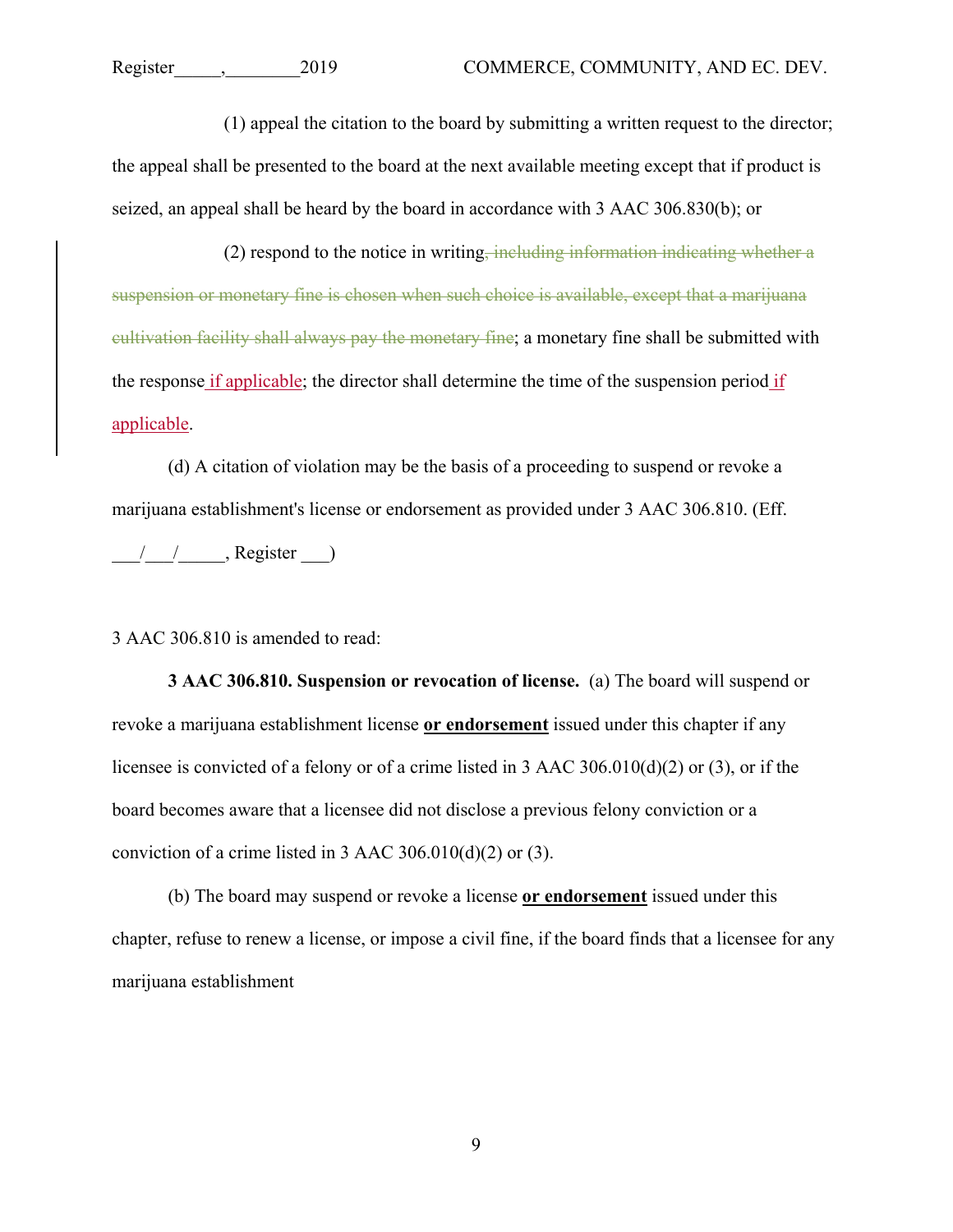(1) misrepresented a material fact on an application for a marijuana establishment

license **or endorsement**, or an affidavit, report, or signed statement under AS 17.38 or this chapter; [OR]

(2) is following any practice or procedure that is contrary to the best interests of the public, including

(A) using any process not approved by the board for extracting or manufacturing marijuana concentrate or products; [OR]

(B) selling or distributing any marijuana concentrate or product that has not been approved by the board; **or**

## **(C) selling or distributing any marijuana or marijuana product that has not been tested as required by this chapter;**

(3) failed, within a reasonable time after receiving a **citation** [NOTICE] of violation from the director, to correct any defect that is the subject of the **citation** [NOTICE] of violation of

(A) AS 17.38 or this chapter;

(B) a condition or restriction imposed by the board; or

(C) other applicable law;

(4) **violated or** knowingly allowed an employee or agent to violate AS 17.38, this chapter, or a condition or restriction imposed by the board;

(5) failed to comply with any applicable public health, fire, safety, **labor,** or tax statute, ordinance, regulation, or other law in the state; or

(6) used the licensed premises for an illegal purpose including gambling, possession or use of narcotics other than marijuana, prostitution, or sex trafficking.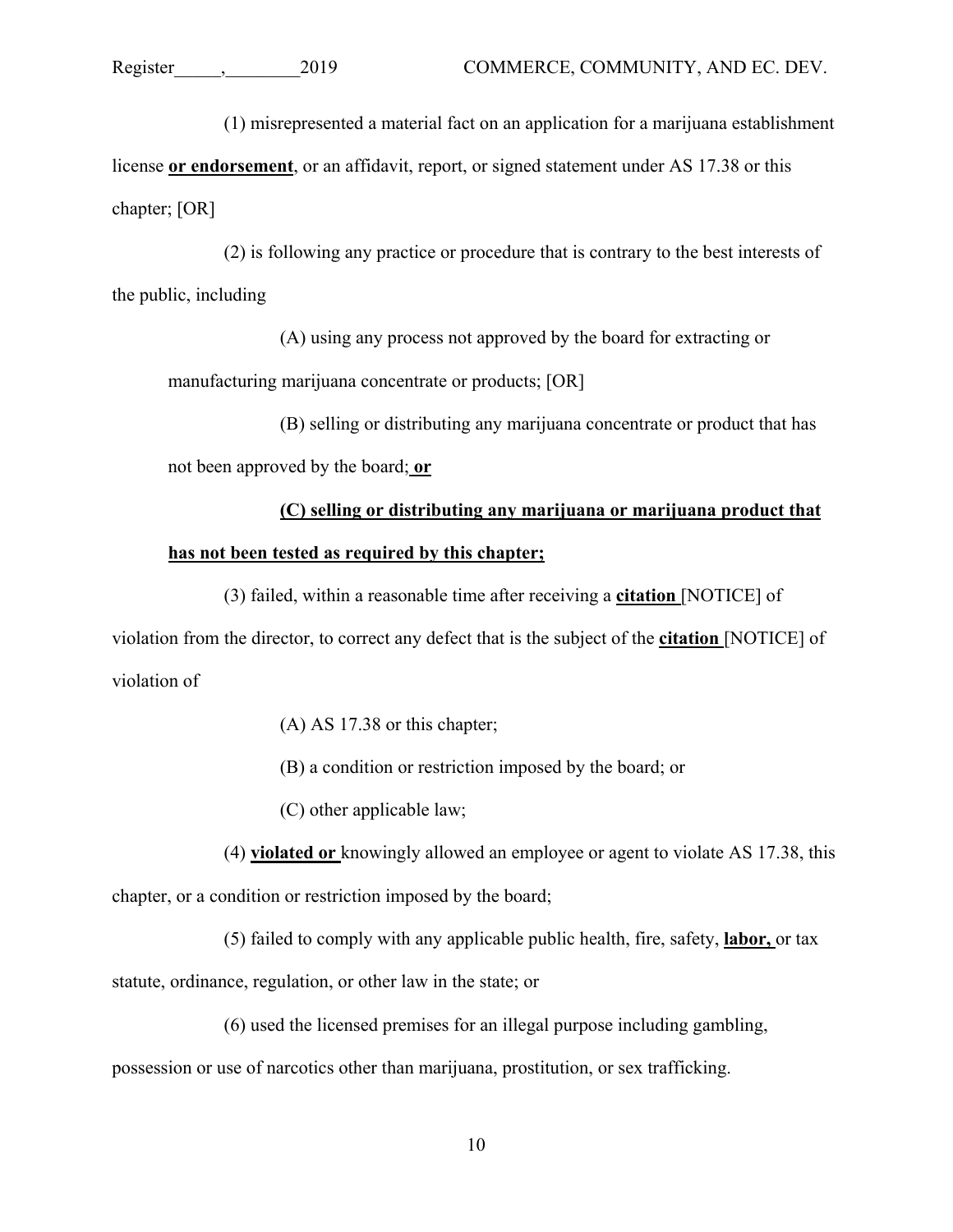(c) A local government may notify the director if it obtains evidence that a marijuana establishment has violated a provision of AS 17.38, this chapter, or a condition or restriction the board has imposed on the marijuana establishment. Unless the board finds that the local government's notice is arbitrary, capricious, and unreasonable, the director shall prepare the notice and supporting evidence as an accusation against the marijuana establishment under AS 44.62.360, and conduct proceedings to resolve the matter as described under 3 AAC 306.820.

**(d) When indicated in 3 AAC 306.807(b) or (c) and without appeal, a license or endorsement will be suspended without specific board action.** (Eff. 2/21/2016, Register 217; am  $\frac{1}{\sqrt{2}}$ , Register  $\frac{1}{\sqrt{2}}$ 

3 AAC 306.820 is amended to read:

**3 AAC 306.820. Procedure for action on license or endorsement suspension or revocation.**

**(a) Except for suspensions set forth by 3 AAC 306.807,** [A] a proceeding to suspend or revoke a license **or endorsement** must be initiated by service of an accusation on the marijuana establishment in compliance with AS 44.62.360 and 44.62.380, and conducted in compliance with AS 44.62.330 - 44.62.630. The accusation must be served at the address of the licensed premises, or at the address of the licensee who is responsible for management and compliance with laws as listed in the marijuana establishment license application in compliance with 3 AAC 306.020(b)(5). The marijuana establishment is entitled to a hearing as provided under AS 44.62.390. (Eff. 2/21/2016, Register 217; am \_\_\_/\_\_\_\_/\_\_\_\_\_, Register \_\_\_\_\_)

3 AAC 306.830 is amended to read: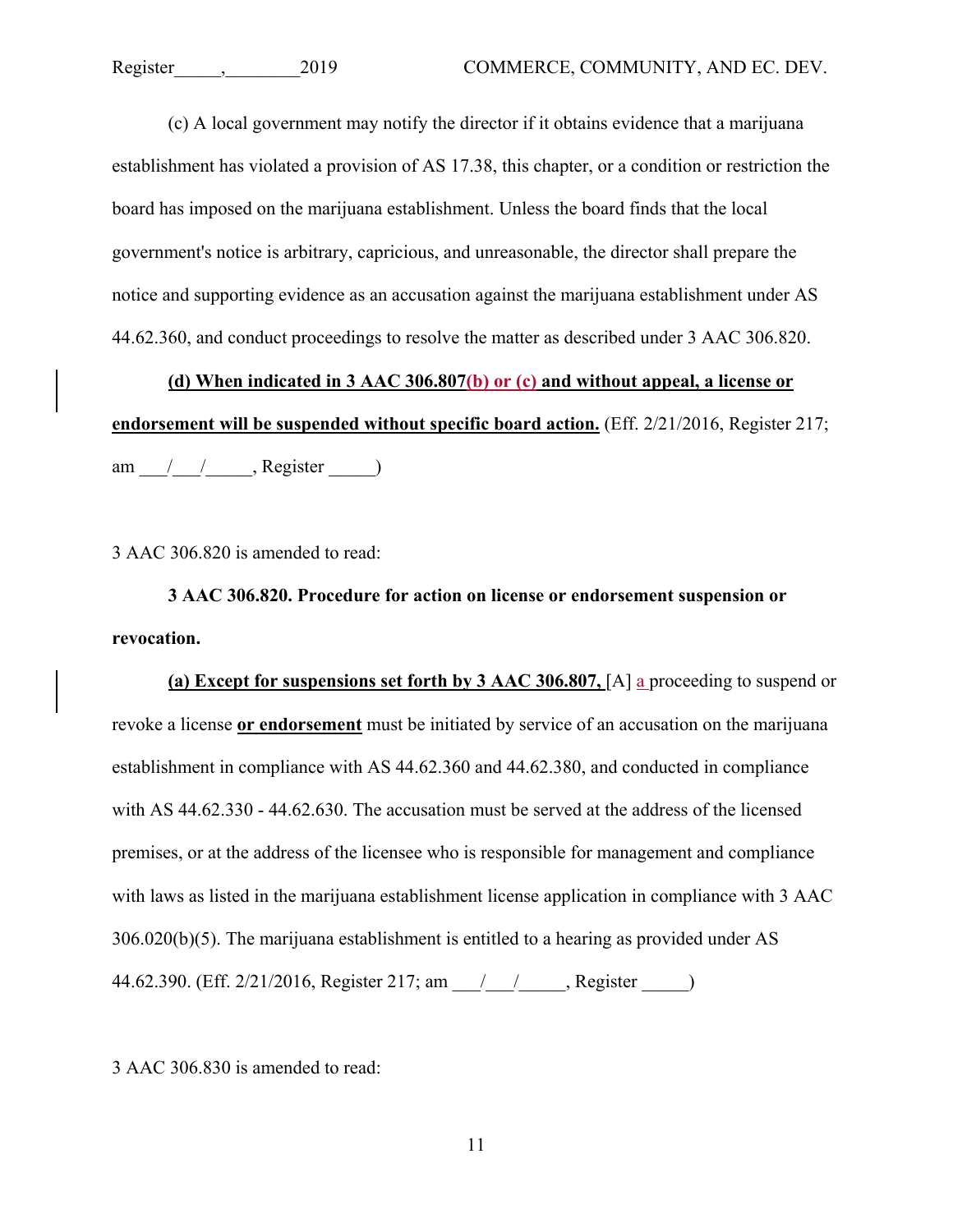**3 AAC 306.830. Seizure of marijuana or marijuana product.** (a) The director, an enforcement agent, an employee of the board, or a peace officer acting in an official capacity, may seize marijuana or any marijuana product from a licensed or previously licensed marijuana establishment if the marijuana establishment has

(1) any marijuana or marijuana product not properly logged into the marijuana establishment's marijuana inventory tracking system;

(2) any adulterated marijuana food or drink product prohibited under 3 AAC  $306.510(a)(4)$ ;

(3) any marijuana or marijuana product that is not properly packaged and labeled as provided in

(A) 3 AAC 306.470 and 3 AAC 306.475; or

(B) 3 AAC 306.565 and 3 AAC 306.570; [OR]

(4) not renewed its license as required under 3 AAC 306.035;

## **(45) any marijuana or marijuana product that has not been tested as required by this chapter; or**

## **(56) had its license revoked by the board under 3 AAC 306.810.**

(b) If the director, an enforcement agent, an employee of the board, or a peace officer acting in an official capacity seizes marijuana or a marijuana product under this section, the director shall update the marijuana inventory control tracking system to reflect the seizure and ensure that the seized items are stored in a reasonable manner **at the expense of the licensee**.

**Except for seizures authorized by 3 AAC 306.807(b) or (c) that are not appealed, the** [THE]

director shall immediately give the marijuana establishment from which the marijuana or marijuana product was seized notice of the reasons for the seizure and the time and place of a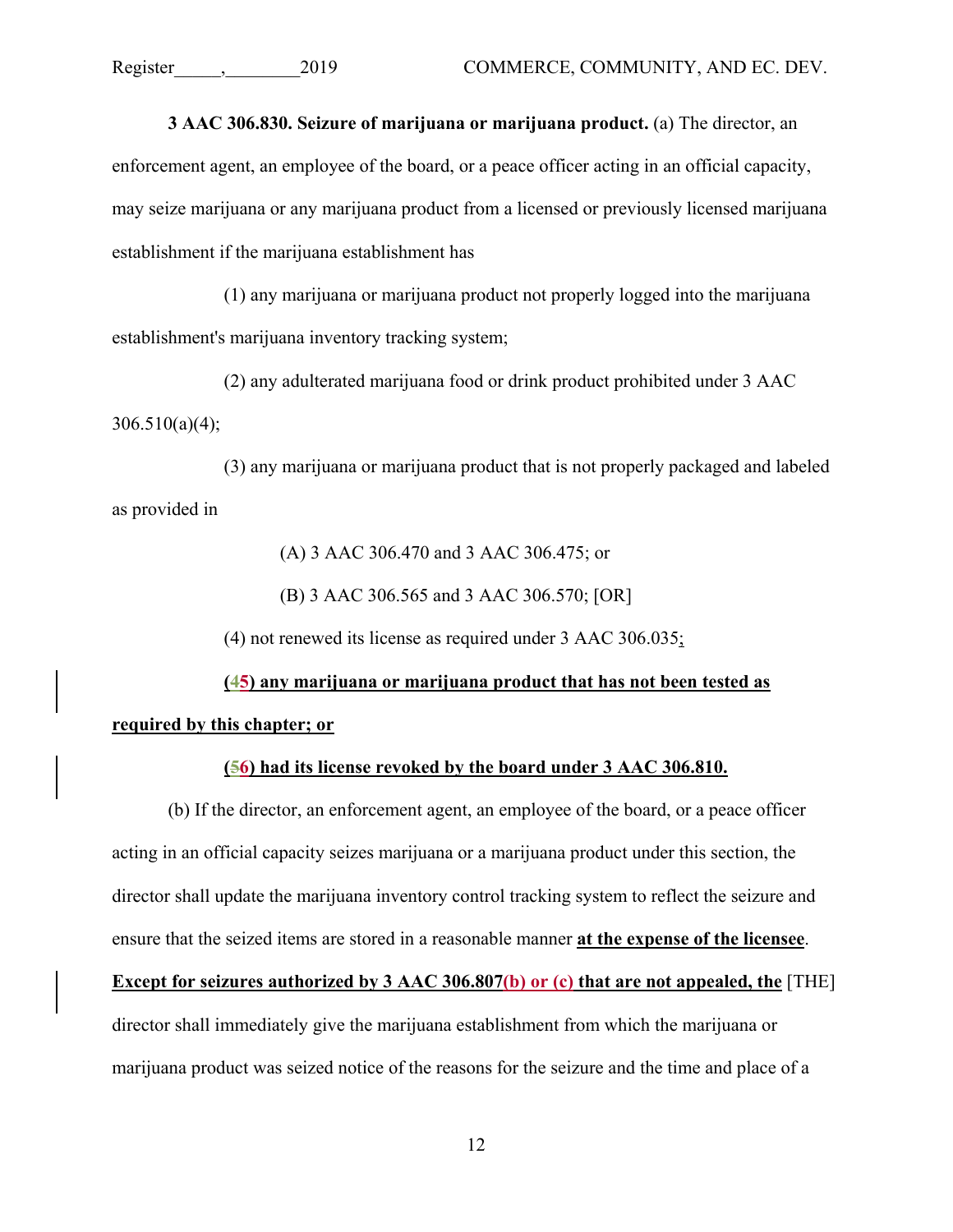hearing before the board. Unless the marijuana establishment from which the marijuana or marijuana product was seized requests a delay, the hearing will be held not later than 10 days after the director gives notice of the reasons for seizure and the scheduled hearing. If the seizure occurs in connection with a summary suspension under 3 AAC 306.825, the hearing will be combined with a hearing on the summary suspension.

(c) If the marijuana establishment from which the marijuana or marijuana product was seized does not request or participate in a hearing under this section, or if after a hearing the board finds that seizure of the marijuana or marijuana product was justified, the marijuana or marijuana product will be destroyed by burning, crushing, or mixing with other material to make the marijuana or marijuana product unusable as provided in 3 AAC 306.740.

(d) If a seizure under this section is of marijuana plants in place in a licensed standard or limited marijuana cultivation facility, the seizure order may direct the marijuana cultivation facility to continue care of the plants until the hearing, but prohibit any transfer, sale, or other commercial activity related to the plants. (Eff.  $2/21/2016$ , Register 217; am  $\frac{1}{\sqrt{2}}$ , Register \_\_\_\_\_)